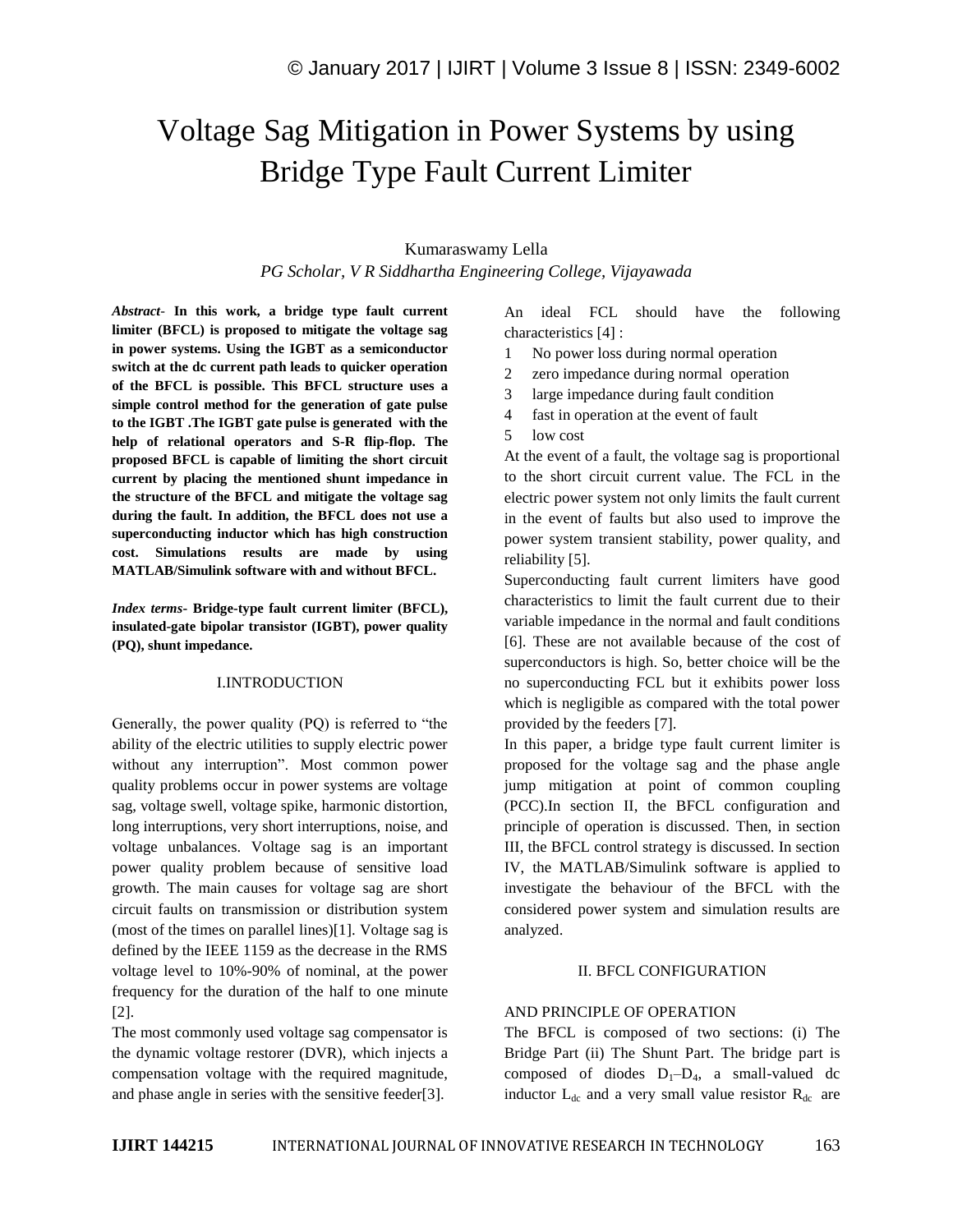connected in series with a parallel free-wheeling diode  $D_5$  placed with an IGBT switch in series . The shunt path composed of a resistor  $R_{sh}$  and an inductor Lsh , are connected in series and it is in parallel to the bridge part as in Fig. 1.



Fig.1. Bridge Type Fault Current Limiter The BFCL operation is shown in Fig.2.The IGBT switch in the bridge part remains closed during normal operating condition. During the positive half cycle of electrical frequency, the line current flows from  $D_1$  -  $R_{dc}$  -  $L_{dc}$  – $D_4$  and for the other half cycle ,the line current flows from  $D2 - L_{dc} - R_{dc} - D3$ . So, the current through the inductor  $(L_{dc})$ , flows in the same direction and this current is the d.c current  $I_{dc}$ . The inductor  $(L_{dc})$  is charged with the peak current and acts as a short circuit. In steady-state operation, the IGBT turn-on resistance, the inductor  $(L_{dc})$ inherited resistance and the diode forward voltage drop cause some voltage drop, but this voltage drop is quite negligible compared to line drop. The power losses of the proposed BFCL in normal operation can be calculated as

$$
P_{Loss} = P_{Rdc} + P_D + P_{IGBT}
$$

$$
= I_{dc}^2 R_{dc} + 4V_{DF}I_{avg} + V_{IGBT}I_{dc}
$$
 (1)

Where  $I_{dc}$  is the dc current (peak value of line current);  $V_{DF}$  is the forward voltage drop on each diode;  $V_{IGBT}$  is the voltage drop across IGBT;  $I_{avg}$  is the diode average current that is equal to  $I_{\text{peak}}/\pi$ .

The shunt path impedance is chosen high enough, the complete line current to flow through the bridge except a very small leakage current. When a fault occurs, initially the line current tends to increase suddenly, but the inductor  $(L_{dc})$  limits the increasing rate of line current. The safe operation is maintained because the IGBT switch is saved from the high value of di/dt.





.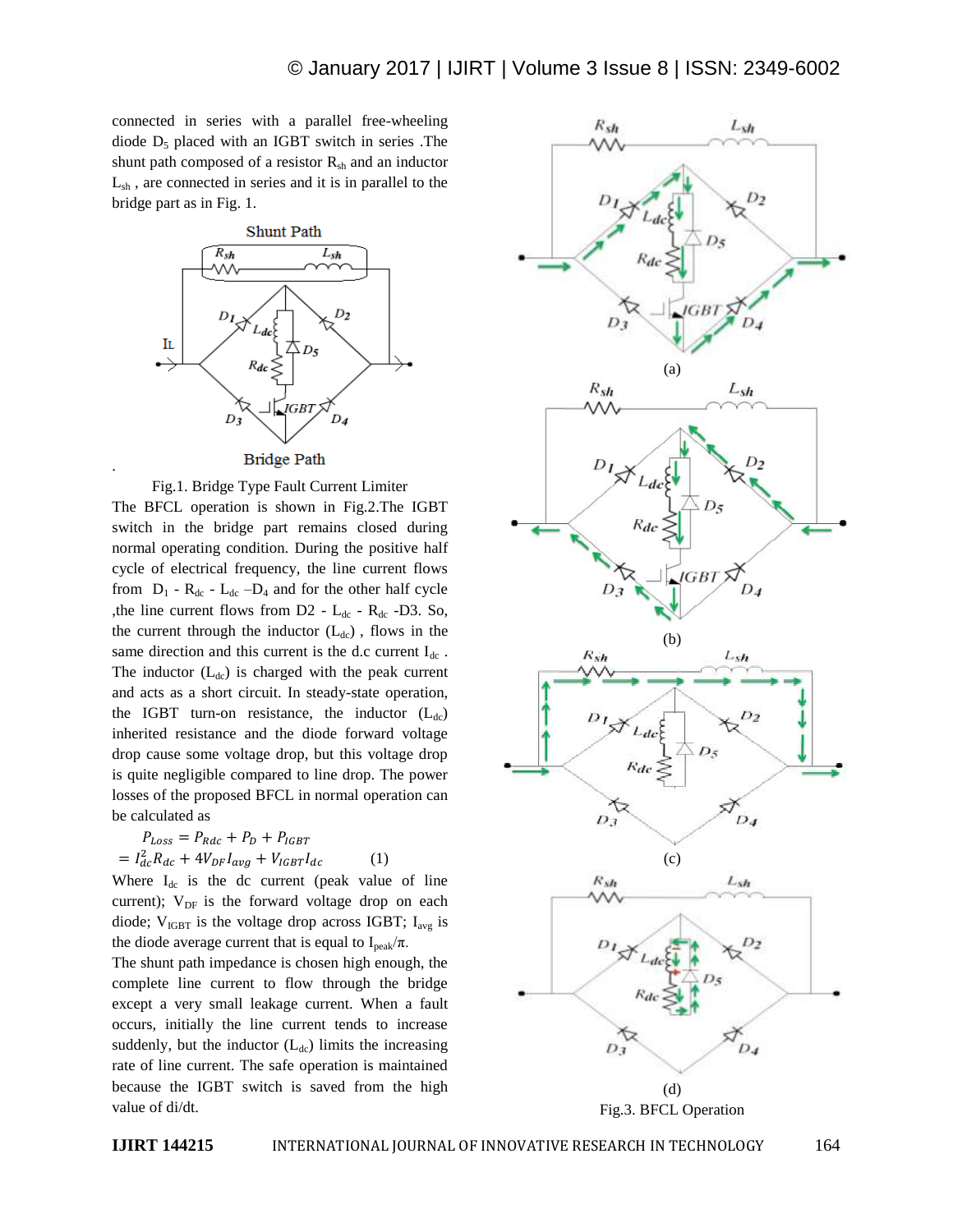Advantages of bridge type fault current limiter (BFCL):

- Simple bridge structure,
- No complexity.
- Easy to implement.
- Simple control structure.
- Effective for transient stability improvement.
- Less costly.

By considering "(1)", the small value of d.c reactor is used, the total power loss of the BFCL become a very small when compared to the transmitted power of the feeder.

*A.BFCL in distribution network*



Fig.2. Single line diagram of power system Fig.2. represents the single line diagram of power system. This figure shows a substation with two feeders F1 and F2 with load. At the event of the fault on F2, the voltage sag occurs nearby substation PCC.

III. BFCL CONTROL STRATEGY



Fig.4. BFCL Controller

The BFCL controller is shown in Fig. 3. It is composed of two comparators and a pulse generator. Signals from two comparators are collected, and an appropriate IGBT gate control signal  $V_{gt}$  is sent via pulse generator. The line current and the line voltage are some parameters, can be used in the BFCL controller. Here, the dc current  $(I_{dc})$ , through the inductor  $(L_{dc})$  is used to control the IGBT switch.

The inductor  $(L_{dc})$  current is very sensitive to current through the line and its response is faster than the line current  $(I_L)$  or other parameters. So, by using  $I_{dc}$  as a control parameter, quicker control is achieved. This is only used to turn off the IGBT switch. When  $I_{dc}$ exceeds  $I_{\text{d} \text{c} \text{ref}}$ , the IGBT is turned off. The bridge is open circuited and the line current is bypassed to the shunt part having a high impedance. The shunt part limits the fault current. This  $I_{\text{d} \text{c} \text{ref}}$  value is found to be optimum for the system under consideration. A lower value is likely to cause unwanted appealing of the shunt path due to output power fluctuation and current harmonics at the dynamic operation. A higher value will cause a delay in the BFCL controller response. As I<sub>dc</sub> becomes almost zero after IGBT opening. Therefore, to turn on the IGBT, choosing another control parameter is required. Here, the line current  $(I_L)$  is used .As the  $I_L$  is less than the  $I_{Lref}$ , the IGBT switch is turned on and the system is brought back to normal operation. During the open circuited period of the bridge part, the free-wheeling diode and the IGBT provides a path to discharge the stored energy in them. Hence, the IGBT turn-on instant is avoided during high switching current.

### IV. SIMULATION MODELING, RESULTS AND DISCUSSIONS

In this work, simulations are made by using the MATLAB/Simulink software considering a balanced fault at PCC. It is considered that the balanced fault occurs at 0.2s and cleared at 0.3s.The simulation time is 0.5s .The proposed BFCL has been implemented on the considered test system as shown in Fig.5. Without using BFCL, the substation PCC voltage drops severely. The parameters used for the simulation as given in Appendix.

A balanced fault is applied on the test system with BFCL as shown in Fig.6.When the BFCL is installed in the feeder 2 performs two functions such as it reduces fault current as well as it restores the nonfaulted feeder voltage to the nominal voltage. So, the BFCL improves the voltage sag of the supply network.

The BFCL simulation circuit and its controller as shown in Fig.7.The BFCL controller generates IGBT gate pulse with the help of relational operators and S-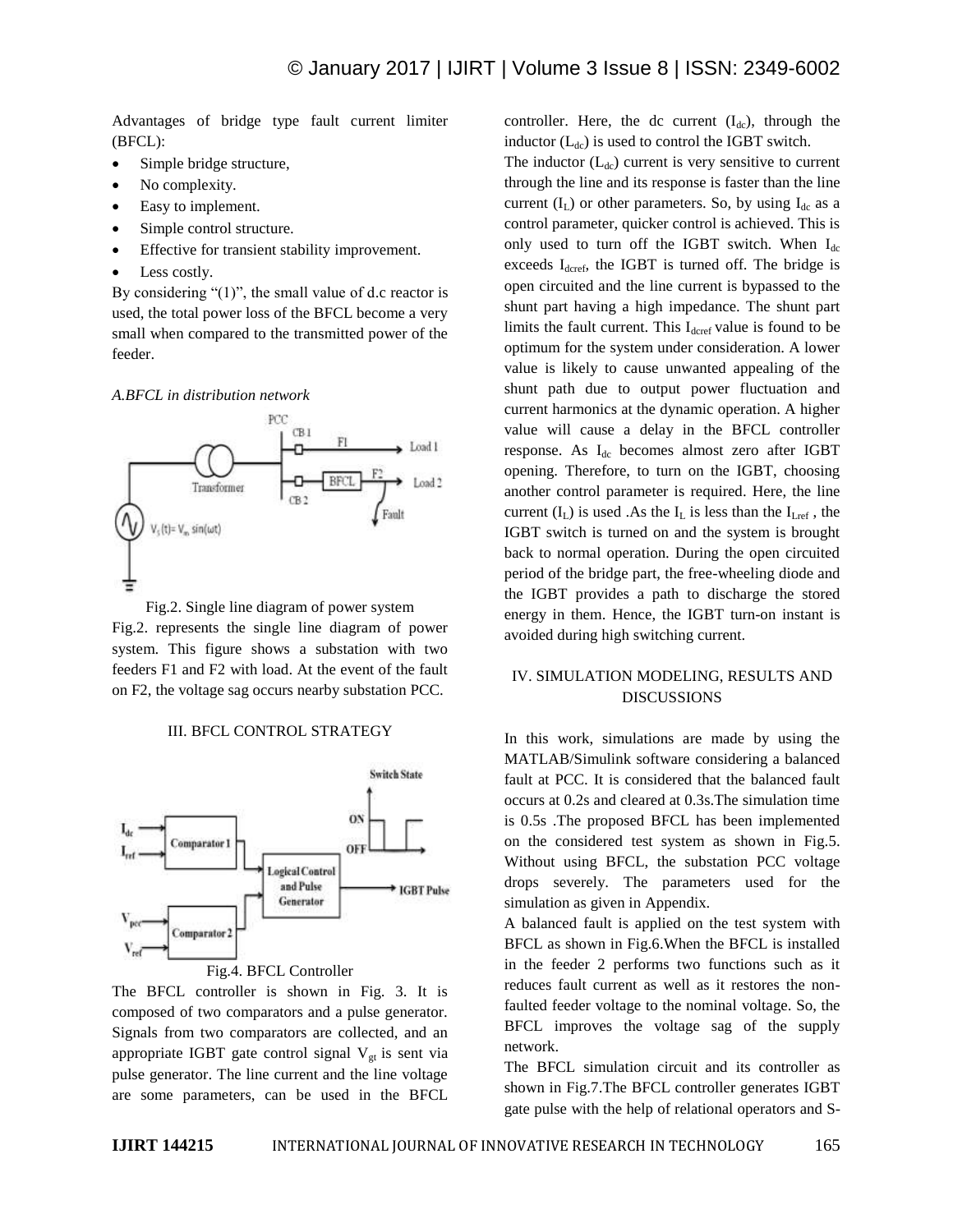R flip-flop. Fig.8. and Fig.9.depicts the BFCL shunt branch and dc reactor current during the balanced fault condition. Fig.10. depicts the BFCL IGBT gate pulse during the balanced fault .It has some time delay for the settling of the output.Fig.11.depicts the PCC voltage without BFCL during balanced fault.Fig.12 depicts the PCC voltage with BFCL during balanced fault. By placing BFCL in the F2, when the fault occurs, the BFCL inserts large impedance into the fault line and prevents the voltage sag as well as phase angle jump at the PCC. Fig. 13 depicts the load 1 voltage with BFCL during balanced fault.



Fig.5. Simulink model for the test system considered



BFCL





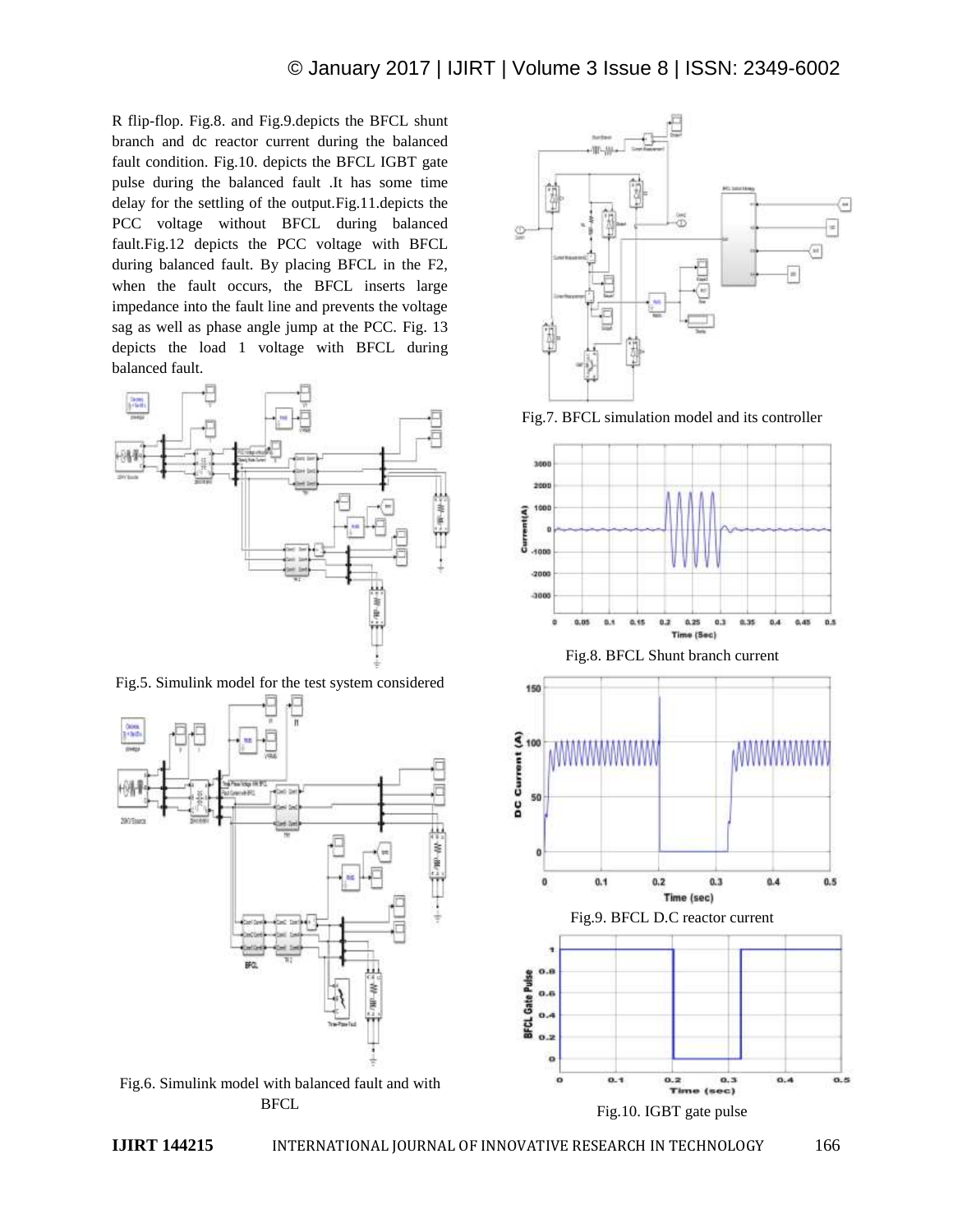

Fig.11. PCC voltage without BFCL during balanced



Fig.12. PCC voltage with BFCL during balanced



Fig.13. Load 1 voltage with BFCL during balanced fault

### V. CONCLUSION

In this work, the bridge type fault current limiter (BFCL) is introduced to mitigate the voltage sag as well as to limit the fault current. By using IGBT as a semiconductor switch in the dc current path instead of thyristors at the bridge part, the BFCL has high speed. This type of FCL is useful for the power quality improvement because of voltage sag and phase angle jump mitigation. The performance of the proposed BFCL is analyzed with the help of a three phase power system network. In our future study, we will implement the hardware of BFCL. APPENDIX

| <b>Source Data</b> | Power             | 20KV.50Hz.X/R ratio=5            |
|--------------------|-------------------|----------------------------------|
|                    | Source            | Total impedance = $1.608 \Omega$ |
|                    | Transformer       | 20KV/6.6KV                       |
|                    |                   | 10MVA, 0.1 p.u.                  |
| <b>Feeder Data</b> | Feeder 1          | $10.314\Omega$                   |
|                    | Feeder 2          | $10.157\Omega$                   |
| <b>BFCL Data</b>   | DC Side           | Switch Type: IGBT                |
|                    |                   | $L_{dc} = 0.01H$                 |
|                    |                   | $R_{dc} = 0.5 \Omega$            |
|                    | Shunt             | $L_{\rm sh} = 0.00008$ H         |
|                    | <b>Branch</b>     | $R_{\rm sh} = 2.5 \Omega$        |
| <b>Load Data</b>   | Load 1            | $10+15.7\Omega$                  |
|                    | Load <sub>2</sub> | $15 + 31.4 \Omega$               |

Table. I Simulation Parameters

### VI. ACKNOWLEDGMENT

The authors greatly acknowledge Siddhartha Academy of General and Technical Education, Vijayawada for providing the facilities to carry out this research.

### **REFERENCES**

- [1] A. de Almeida, L. Moreira. J. Delgado," Power quality problems and new solutions" International conference on renewable energies and power quality" 03, Vigo, Spain Vol.1, 2003.
- [2] Math H. J. Bollen, "Understanding Power Quality Problems". A volume in the IEEE Press Series on Power Engineering, 2000.
- [3] E. Babaei, M. F. Kangarlu, and M. Sabahi, "Mitigation of voltage disturbances using dynamic voltage restorer based on direct converters," IEEE Trans. Power Del., vol. 25, no.4,pp.2676–2683,Oct.2010.
- [4] M. Tarafdar Hagh and M. Abapour, "Nonsuperconducting fault current limiters," Euro. Trans. Power Electron., vol. 19, no. 5, pp. 669– 682, Jul. 2009.
- [5] M. Tarafdar Hagh, M. Jafari, and S. B. Naderi, "Transient stability improvement using nonsuperconducting fault current limiter," in Proc. IEEE 1st Power Electron. Drive Syst. Technol. Conf., Feb. 2010, pp. 367–370
- [6] Y. Cai, S. Okuda, T. Odake, T. Yagai, M. Tsuda, and T. Hamajima, "Study on three-phase